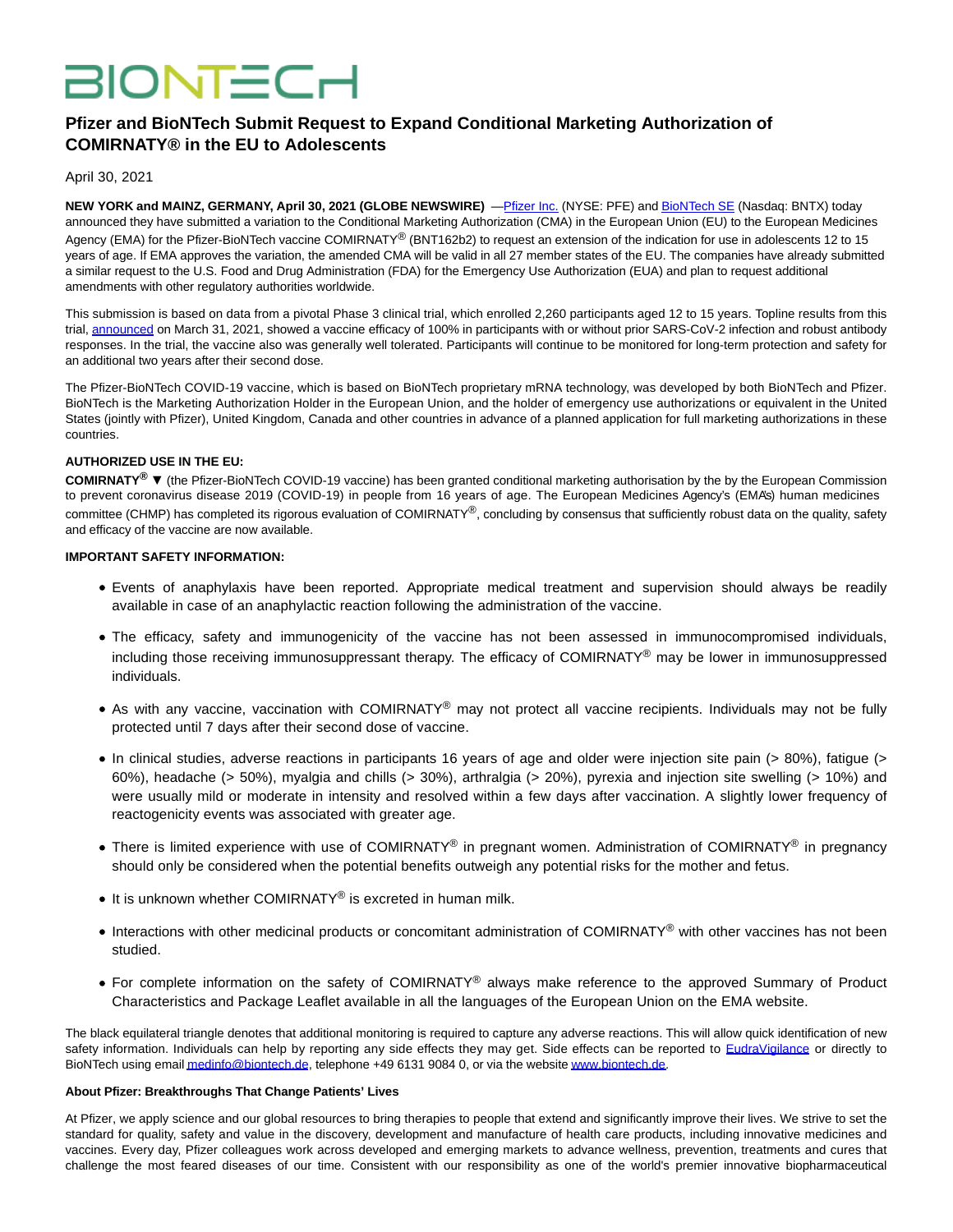companies, we collaborate with health care providers, governments and local communities to support and expand access to reliable, affordable health care around the world. For more than 170 years, we have worked to make a difference for all who rely on us. We routinely post information that may be important to investors on our website at [www.Pfizer.com.](https://www.globenewswire.com/Tracker?data=p5qMxgypswD0BKlIzzY59F2pby-_OuVo_hLCVfQnS9C2VA9JQ_tm2qeptXCkKU53NOUANBptauTFVGZCClgoRw==) In addition, to learn more, please visit us on [www.Pfizer.com a](https://www.globenewswire.com/Tracker?data=p5qMxgypswD0BKlIzzY59BFNT0z1XYd7cszwXqB5tryQFNH2L81aFo1rWjwFNF2i0hmQcmHSdtbKmSRKkb0kwA==)nd follow us on Twitter at [@Pfizer a](https://www.globenewswire.com/Tracker?data=LyeSxjGlTe_sGCkS-ThA938I8X69SR3iwsOieZ83Zx5314cBSpflTZuj2kXacrWEuBfxbMzge6G1pRc-y947Gw==)nd [@Pfizer News,](https://www.globenewswire.com/Tracker?data=LyeSxjGlTe_sGCkS-ThA98809u1C4-sYN-LI0JmXYe2_tKCeKym_btVNjQG0QVe0cCreXAcUA4hkISbIvFXt3tnSOCoIpNhp959PSxT33Fg=) [LinkedIn,](https://www.globenewswire.com/Tracker?data=l4Ya1DBv85unjVPu0Nb-p9S1rHd_rRYE8Y_CfiupgmoUAydOUo3XyyjCiVaj73upQqySWZBS_hrKbZlovx-bSq9n_PWSFNu01qFFVi6nvNY=) [YouTube a](https://www.globenewswire.com/Tracker?data=pMCF2qjslEptLJsGcLQMc57f-d9u-EXZjuCtXyO3OS_cuXcrD90ud6v_etU8uWipPj3B3PI1M7_L7PsgPkK9_Q==)nd like us on Facebook a[t Facebook.com/Pfizer.](https://www.globenewswire.com/Tracker?data=Nwu2tBOCD2oEJuzPTA_ld3agx4NfM-RqGcBJB8Md80zc7rJX_piJMzvvhjWf4Nas7GBHiG8RQyss2yxs6_4GgLOzgf1REfkd0H8L1Ykpo34=)

#### **Pfizer Disclosure Notice**

The information contained in this release is as of April 30, 2021. Pfizer assumes no obligation to update forward-looking statements contained in this release as the result of new information or future events or developments.

This release contains forward-looking information about Pfizer's efforts to combat COVID-19, the collaboration between BioNTech and Pfizer to develop a COVID-19 vaccine, the BNT162 mRNA vaccine program and COMIRNATY®**,** the Pfizer-BioNTech COVID-19 vaccine (BNT162b2) (including qualitative assessments of available data, potential benefits, expectations for clinical trials, the potential of BNT162b2 for adolescents 12 to 15 years of age, the anticipated timing of regulatory submissions, regulatory approvals or authorizations and anticipated manufacturing, distribution and supply) involving substantial risks and uncertainties that could cause actual results to differ materially from those expressed or implied by such statements. Risks and uncertainties include, among other things, the uncertainties inherent in research and development, including the ability to meet anticipated clinical endpoints, commencement and/or completion dates for clinical trials, regulatory submission dates, regulatory approval dates and/or launch dates, as well as risks associated with preclinical and clinical data (including the topline data outlined in this release), including the possibility of unfavorable new preclinical, clinical or safety data and further analyses of existing preclinical, clinical or safety data (including the topline data outlined in this release); the ability to produce comparable clinical or other results, including the rate of vaccine effectiveness and safety and tolerability profile observed to date, in additional analyses of the Phase 3 trial and additional studies or in larger, more diverse populations following commercialization; the ability of BNT162b2 to prevent COVID-19 caused by emerging virus variants; the risk that more widespread use of the vaccine will lead to new information about efficacy, safety, or other developments, including the risk of additional adverse reactions, some of which may be serious; the risk that preclinical and clinical trial data (including the topline data outlined in this release) are subject to differing interpretations and assessments, including during the peer review/publication process, in the scientific community generally, and by regulatory authorities; whether and when additional data from the BNT162 mRNA vaccine program (including the topline data outlined in this release) will be published in scientific journal publications and, if so, when and with what modifications and interpretations; whether regulatory authorities will be satisfied with the design of and results from these and any future preclinical and clinical studies; whether and when a Biologics License Application for BNT162b2 may be filed in the U.S. and whether and when other biologics license and/or emergency use authorization applications or amendments to any such applications may be filed in particular jurisdictions for BNT162b2 or any other potential vaccines that may arise from the BNT162 program, and if obtained, whether or when such emergency use authorization or licenses will expire or terminate; whether and when any applications that may be pending or filed for BNT162b2 (including a potential Biologics License Application in the U.S. or any requested amendments to the emergency use or conditional marketing authorizations) or other vaccines that may result from the BNT162 program may be approved by particular regulatory authorities, which will depend on myriad factors, including making a determination as to whether the vaccine's benefits outweigh its known risks and determination of the vaccine's efficacy and, if approved, whether it will be commercially successful; decisions by regulatory authorities impacting labeling or marketing, manufacturing processes, safety and/or other matters that could affect the availability or commercial potential of a vaccine, including development of products or therapies by other companies; disruptions in the relationships between us and our collaboration partners, clinical trial sites or third-party suppliers; the risk that demand for any products may be reduced or no longer exist; risks related to the availability of raw materials to manufacture a vaccine; challenges related to our vaccine's ultra-low temperature formulation, two-dose schedule and attendant storage, distribution and administration requirements, including risks related to storage and handling after delivery by Pfizer; the risk that we may not be able to successfully develop other vaccine formulations; the risk that we may not be able to create or scale up manufacturing capacity on a timely basis or maintain access to logistics or supply channels commensurate with global demand for our vaccine, which would negatively impact our ability to supply the estimated numbers of doses of our vaccine within the projected time periods as previously indicated; whether and when additional supply agreements will be reached; uncertainties regarding the ability to obtain recommendations from vaccine advisory or technical committees and other public health authorities and uncertainties regarding the commercial impact of any such recommendations; challenges related to public vaccine confidence or awareness; uncertainties regarding the impact of COVID-19 on Pfizer's business, operations and financial results; and competitive developments.

A further description of risks and uncertainties can be found in Pfizer's Annual Report on Form 10-K for the fiscal year ended December 31, 2020 and in its subsequent reports on Form 10-Q, including in the sections thereof captioned "Risk Factors" and "Forward-Looking Information and Factors That May Affect Future Results", as well as in its subsequent reports on Form 8-K, all of which are filed with the U.S. Securities and Exchange Commission and available at [www.sec.gov a](https://www.globenewswire.com/Tracker?data=p5qMxgypswD0BKlIzzY59AOe0ACKpbJOhOiMeBwNBcu3xgdkg8TuK7swIbEo6eSfCzon64JnzfyV8h3IAxepqw==)nd [www.pfizer.com.](https://www.globenewswire.com/Tracker?data=p5qMxgypswD0BKlIzzY59Fqwn6vatDOPrWpTfxouxYcjLoAIVI_Uv6RmEFPIW1ha9_kJ1e1J3kW3QRYrcECGQVl4jrCJX1lw5nOE7qBe6Nw2RiZzqAK0lvPHD8OLsBrLxmLDlhODWPe11ddt0UEE9sFzEuIC9spou5QMhbvYP9OOVAuTgfrQw_0nTtfjnR8Adqp1LVe_-WKsVqxWEyogpPzRA2VLzHVEaqGy988kgCo=)

#### **About BioNTech**

Biopharmaceutical New Technologies is a next generation immunotherapy company pioneering novel therapies for cancer and other serious diseases. The Company exploits a wide array of computational discovery and therapeutic drug platforms for the rapid development of novel biopharmaceuticals. Its broad portfolio of oncology product candidates includes individualized and off-the-shelf mRNA-based therapies, innovative chimeric antigen receptor T cells, bi-specific checkpoint immuno-modulators, targeted cancer antibodies and small molecules. Based on its deep expertise in mRNA vaccine development and in-house manufacturing capabilities, BioNTech and its collaborators are developing multiple mRNA vaccine candidates for a range of infectious diseases alongside its diverse oncology pipeline. BioNTech has established a broad set of relationships with multiple global pharmaceutical collaborators, including Genmab, Sanofi, Bayer Animal Health, Genentech, a member of the Roche Group, Regeneron, Genevant, Fosun Pharma, and Pfizer. For more information, please visit www.BioNTech.de.

#### **BioNTech Forward-looking Statements**

This press release contains "forward-looking statements" of BioNTech within the meaning of the Private Securities Litigation Reform Act of 1995. These forward-looking statements may include, but may not be limited to, statements concerning: BioNTech's efforts to combat COVID-19; the collaboration between BioNTech and Pfizer to develop a potential COVID-19 vaccine; our expectations regarding the potential characteristics of BNT162b2 (COMIRNATY<sup>®</sup>) in our Phase 2/3 trial and/or in commercial use based on data observations to date; the expected timepoint for additional readouts on efficacy data of BNT162b2 in our Phase 2/3 trial; the nature of the clinical data, which is subject to ongoing peer review, regulatory review and market interpretation; the timing for submission of data for, or receipt of, any marketing approval or Emergency Use Authorization; our contemplated shipping and storage plan, including our estimated product shelf-life at various temperatures; and the ability of BioNTech to supply the quantities of BNT162 to support clinical development and market demand, including our production estimates for 2021. Any forward-looking